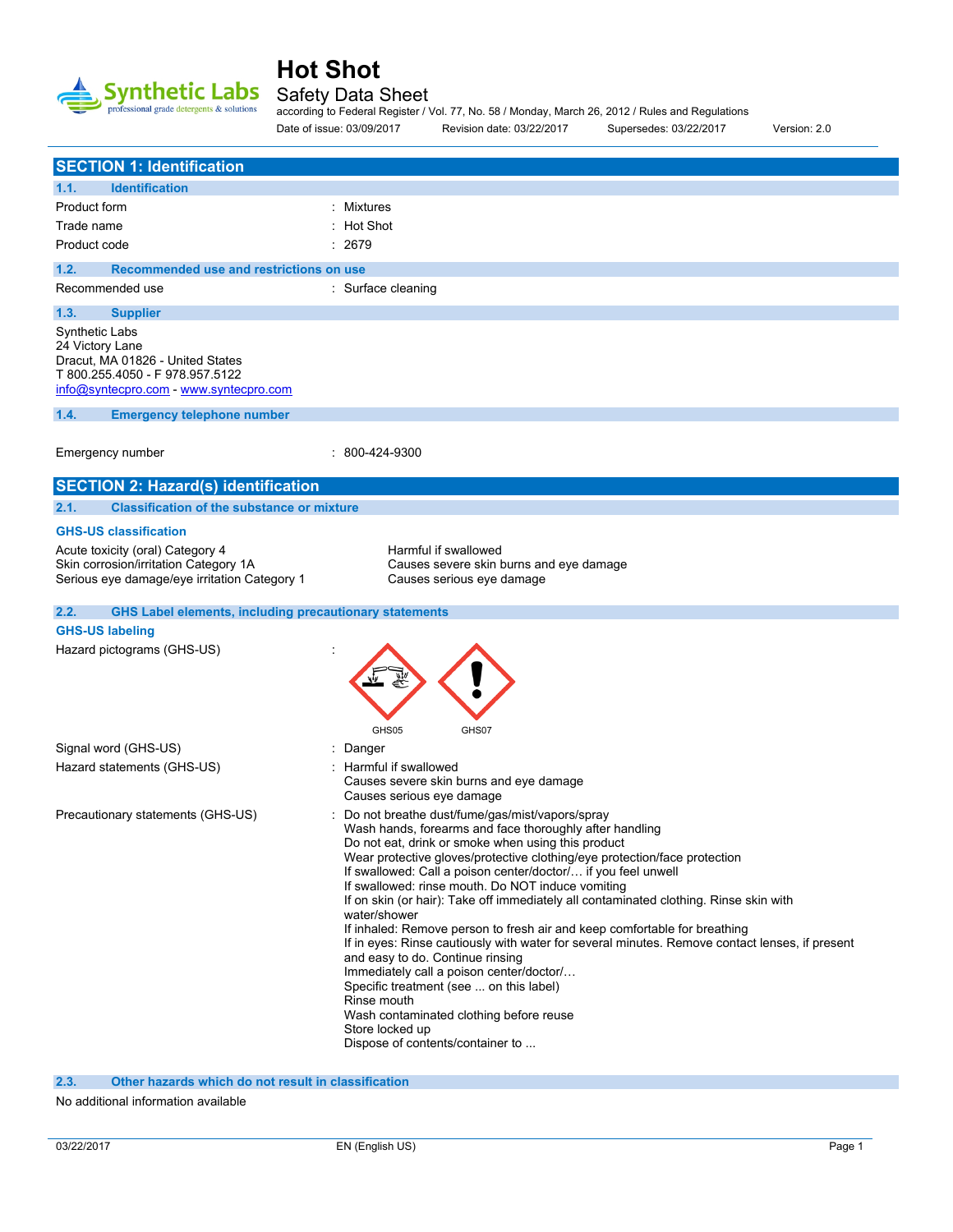# Safety Data Sheet

according to Federal Register / Vol. 77, No. 58 / Monday, March 26, 2012 / Rules and Regulations

| 2.4. | <b>Unknown acute toxicity (GHS US)</b> |  |
|------|----------------------------------------|--|
|      |                                        |  |

### Not applicable

## **SECTION 3: Composition/Information on ingredients**

### **3.1. Substances**

### Not applicable

| <b>Mixtures</b>                                                                                                                                                                                                                |                            |  |
|--------------------------------------------------------------------------------------------------------------------------------------------------------------------------------------------------------------------------------|----------------------------|--|
| <b>Name</b>                                                                                                                                                                                                                    | <b>Product identifier</b>  |  |
| As at the state of the state of the state of the state of the state of the state of the state of the state of the state of the state of the state of the state of the state of the state of the state of the state of the stat | $10.0011$ $10.1070$ $70.0$ |  |

| <b>Name</b>      | <b>Product identifier</b> | $\%$    | <b>GHS-US classification</b>                                         |
|------------------|---------------------------|---------|----------------------------------------------------------------------|
| Sodium hydroxide | (CAS-No.) 1310-73-2       | 60 - 70 | Acute Tox. 1 (Oral), H300<br>Skin Corr. 1A. H314<br>Eve Dam. 1. H318 |

Full text of hazard classes and H-statements : see section 16

| <b>SECTION 4: First-aid measures</b>                                    |                                                                                                                                                                |
|-------------------------------------------------------------------------|----------------------------------------------------------------------------------------------------------------------------------------------------------------|
| <b>Description of first aid measures</b><br>4.1.                        |                                                                                                                                                                |
| First-aid measures general                                              | : Call a physician immediately.                                                                                                                                |
| First-aid measures after inhalation                                     | : Remove person to fresh air and keep comfortable for breathing.                                                                                               |
| First-aid measures after skin contact                                   | Rinse skin with water/shower. Remove/Take off immediately all contaminated clothing. Call a<br>physician immediately.                                          |
| First-aid measures after eye contact                                    | : Rinse cautiously with water for several minutes. Remove contact lenses, if present and easy to<br>do. Continue rinsing. Call a physician immediately.        |
| First-aid measures after ingestion                                      | Rinse mouth. Do not induce vomiting. Call a physician immediately.                                                                                             |
| 4.2.<br>Most important symptoms and effects (acute and delayed)         |                                                                                                                                                                |
| Symptoms/effects after skin contact                                     | : Burns.                                                                                                                                                       |
| Symptoms/effects after eye contact                                      | Serious damage to eyes.                                                                                                                                        |
| Symptoms/effects after ingestion                                        | : Burns.                                                                                                                                                       |
| 4.3.<br>Immediate medical attention and special treatment, if necessary |                                                                                                                                                                |
| Treat symptomatically.                                                  |                                                                                                                                                                |
| <b>SECTION 5: Fire-fighting measures</b>                                |                                                                                                                                                                |
| Suitable (and unsuitable) extinguishing media<br>5.1.                   |                                                                                                                                                                |
| Suitable extinguishing media                                            | : Water spray. Dry powder. Foam.                                                                                                                               |
| 5.2.<br>Specific hazards arising from the chemical                      |                                                                                                                                                                |
| Reactivity                                                              | : The product is non-reactive under normal conditions of use, storage and transport.                                                                           |
| 5.3.<br>Special protective equipment and precautions for fire-fighters  |                                                                                                                                                                |
| Protection during firefighting                                          | : Do not attempt to take action without suitable protective equipment. Self-contained breathing<br>apparatus. Complete protective clothing.                    |
| <b>SECTION 6: Accidental release measures</b>                           |                                                                                                                                                                |
| 6.1.                                                                    | Personal precautions, protective equipment and emergency procedures                                                                                            |
| 6.1.1.<br>For non-emergency personnel                                   |                                                                                                                                                                |
| <b>Emergency procedures</b>                                             | : Ventilate spillage area. Avoid contact with skin and eyes. Do not breathe<br>dust/fume/gas/mist/vapors/spray.                                                |
| 6.1.2.<br>For emergency responders                                      |                                                                                                                                                                |
| Protective equipment                                                    | : Do not attempt to take action without suitable protective equipment. For further information<br>refer to section 8: "Exposure controls/personal protection". |
| 6.2.<br><b>Environmental precautions</b>                                |                                                                                                                                                                |
| Avoid release to the environment.                                       |                                                                                                                                                                |
| Methods and material for containment and cleaning up<br>6.3.            |                                                                                                                                                                |
| Methods for cleaning up                                                 | : Mechanically recover the product.                                                                                                                            |
| Other information                                                       | : Dispose of materials or solid residues at an authorized site.                                                                                                |
| <b>Reference to other sections</b><br>6.4.                              |                                                                                                                                                                |
| For further information refer to section 13                             |                                                                                                                                                                |

For further information refer to section 13.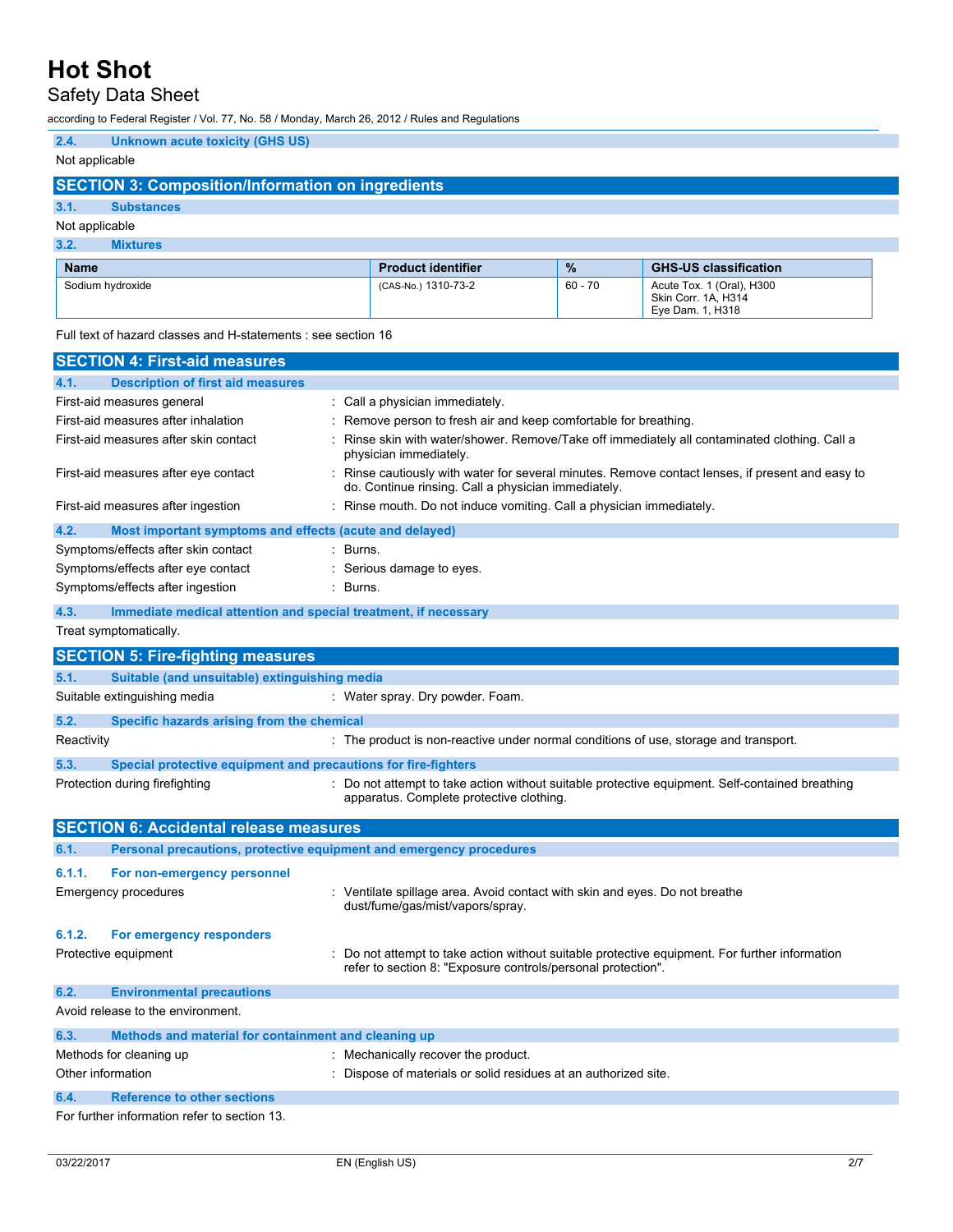## Safety Data Sheet

according to Federal Register / Vol. 77, No. 58 / Monday, March 26, 2012 / Rules and Regulations

| <b>SECTION 7: Handling and storage</b>                               |                                                                                                                                                                       |  |  |
|----------------------------------------------------------------------|-----------------------------------------------------------------------------------------------------------------------------------------------------------------------|--|--|
| <b>Precautions for safe handling</b><br>7.1.                         |                                                                                                                                                                       |  |  |
| Precautions for safe handling                                        | Ensure good ventilation of the work station. Avoid contact with skin and eyes. Do not breathe<br>dust/fume/gas/mist/vapors/spray. Wear personal protective equipment. |  |  |
| Hygiene measures                                                     | : Wash contaminated clothing before reuse. Do not eat, drink or smoke when using this product.<br>Always wash hands after handling the product.                       |  |  |
| 7.2.<br>Conditions for safe storage, including any incompatibilities |                                                                                                                                                                       |  |  |

Storage conditions : Store locked up. Store in a well-ventilated place. Keep cool.

### **SECTION 8: Exposure controls/personal protection**

#### **8.1. Control parameters**

| Sodium hydroxide (1310-73-2) |                                     |                      |
|------------------------------|-------------------------------------|----------------------|
| <b>ACGIH</b>                 | ACGIH Ceiling (mg/m <sup>3</sup> )  | $2 \text{ mg/m}^3$   |
| <b>ACGIH</b>                 | Remark (ACGIH)                      | URT, eye, & skin irr |
| OSHA                         | OSHA PEL (TWA) (mg/m <sup>3</sup> ) | $2 \text{ mg/m}^3$   |

#### **8.2. Appropriate engineering controls**

Environmental exposure controls : Avoid release to the environment.

- Appropriate engineering controls : Ensure good ventilation of the work station.
- **8.3. Individual protection measures/Personal protective equipment**

#### **Hand protection:**

Protective gloves

**Eye protection:**

Safety glasses

**Skin and body protection:**

Wear suitable protective clothing

#### **Respiratory protection:**

In case of insufficient ventilation, wear suitable respiratory equipment

| <b>SECTION 9: Physical and chemical properties</b>            |                     |  |
|---------------------------------------------------------------|---------------------|--|
| 9.1.<br>Information on basic physical and chemical properties |                     |  |
| Physical state                                                | : Solid             |  |
| Appearance                                                    | : Powder.           |  |
| Color                                                         | : white             |  |
| Odor                                                          | : odorless          |  |
| Odor threshold                                                | : No data available |  |
| pH                                                            | : No data available |  |
| pH solution                                                   | $: 13 - 13.5$       |  |
| Melting point                                                 | : No data available |  |
| Freezing point                                                | : Not applicable    |  |
| Boiling point                                                 | : No data available |  |
| Flash point                                                   | Not applicable      |  |
| Relative evaporation rate (butyl acetate=1)                   | : No data available |  |
| Flammability (solid, gas)                                     | : Non flammable.    |  |
| Vapor pressure                                                | : No data available |  |
| Relative vapor density at 20 °C                               | : No data available |  |
| Relative density                                              | Not applicable      |  |
|                                                               |                     |  |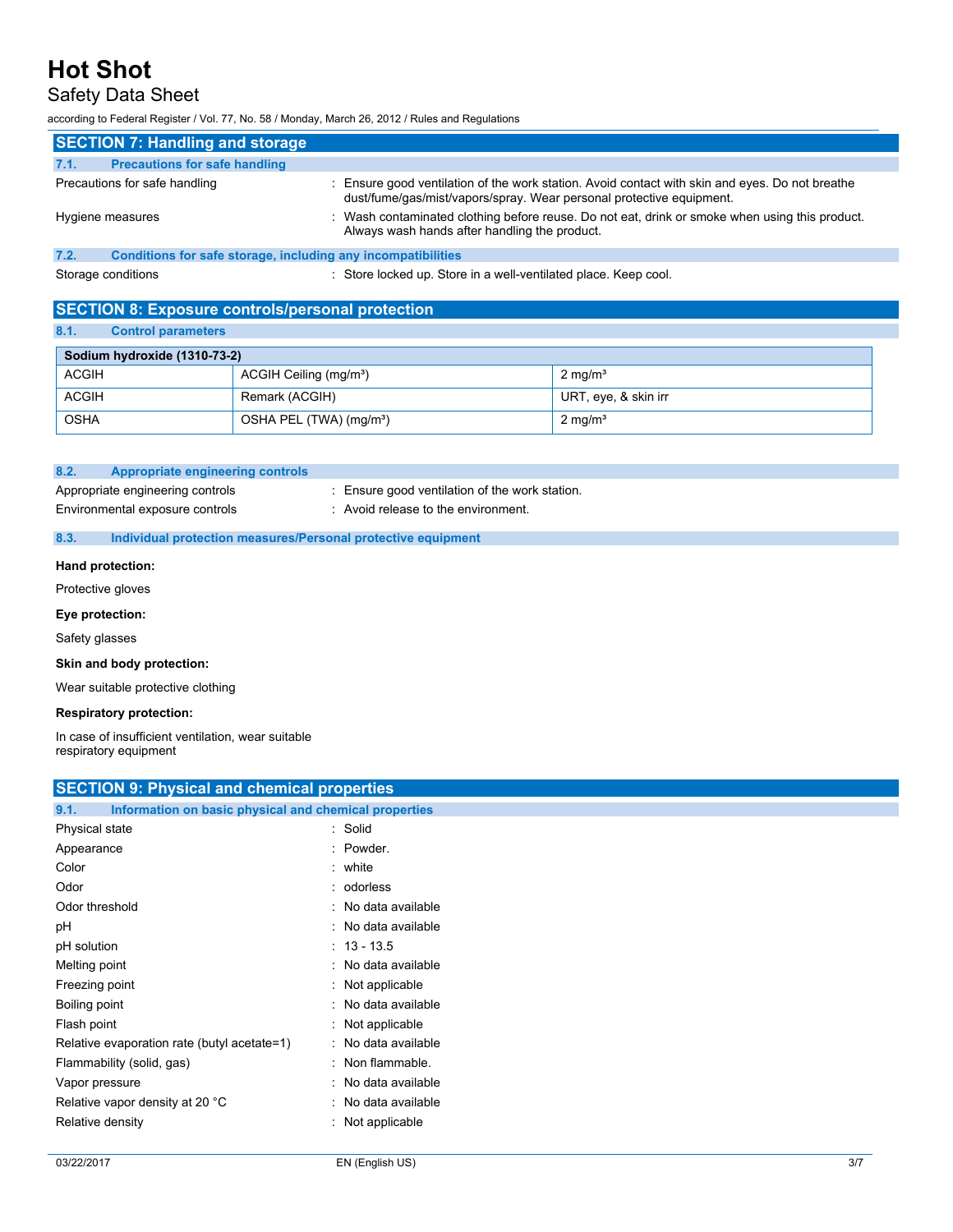## Safety Data Sheet

according to Federal Register / Vol. 77, No. 58 / Monday, March 26, 2012 / Rules and Regulations

| Solubility                | : Soluble in water. |
|---------------------------|---------------------|
| Log Pow                   | : No data available |
| Auto-ignition temperature | : Not applicable    |
| Decomposition temperature | : No data available |
| Viscosity, kinematic      | $:$ Not applicable  |
| Viscosity, dynamic        | : No data available |
| <b>Explosion limits</b>   | $:$ Not applicable  |
| Explosive properties      | : No data available |
| Oxidizing properties      | : No data available |
|                           |                     |

#### **9.2. Other information**

No additional information available

### **SECTION 10: Stability and reactivity**

#### **10.1. Reactivity**

The product is non-reactive under normal conditions of use, storage and transport.

**10.2. Chemical stability**

Stable under normal conditions.

#### **10.3. Possibility of hazardous reactions**

No dangerous reactions known under normal conditions of use.

#### **10.4. Conditions to avoid**

None under recommended storage and handling conditions (see section 7).

#### **10.5. Incompatible materials**

No additional information available

#### **10.6. Hazardous decomposition products**

Under normal conditions of storage and use, hazardous decomposition products should not be produced.

#### **SECTION 11: Toxicological information**

#### **11.1. Information on toxicological effects**

#### Acute toxicity **in the same of the Caucase** of Caucher Coral: Harmful if swallowed.

| <b>Hot Shot</b>                                       |                                            |
|-------------------------------------------------------|--------------------------------------------|
| ATE US (oral)                                         | 500.000 mg/kg body weight                  |
| Sodium hydroxide (1310-73-2)                          |                                            |
| ATE US (oral)                                         | 0.500 mg/kg body weight                    |
| Skin corrosion/irritation                             | : Causes severe skin burns and eye damage. |
| Serious eye damage/irritation                         | : Causes serious eye damage.               |
| Respiratory or skin sensitization                     | : Not classified                           |
| Germ cell mutagenicity                                | : Not classified                           |
| Carcinogenicity                                       | : Not classified                           |
| Reproductive toxicity                                 | : Not classified                           |
| Specific target organ toxicity – single exposure      | : Not classified                           |
| Specific target organ toxicity – repeated<br>exposure | : Not classified                           |
| Aspiration hazard                                     | : Not classified                           |
| Symptoms/effects after skin contact                   | : Burns.                                   |
| Symptoms/effects after eye contact                    | : Serious damage to eyes.                  |
| Symptoms/effects after ingestion                      | : Burns.                                   |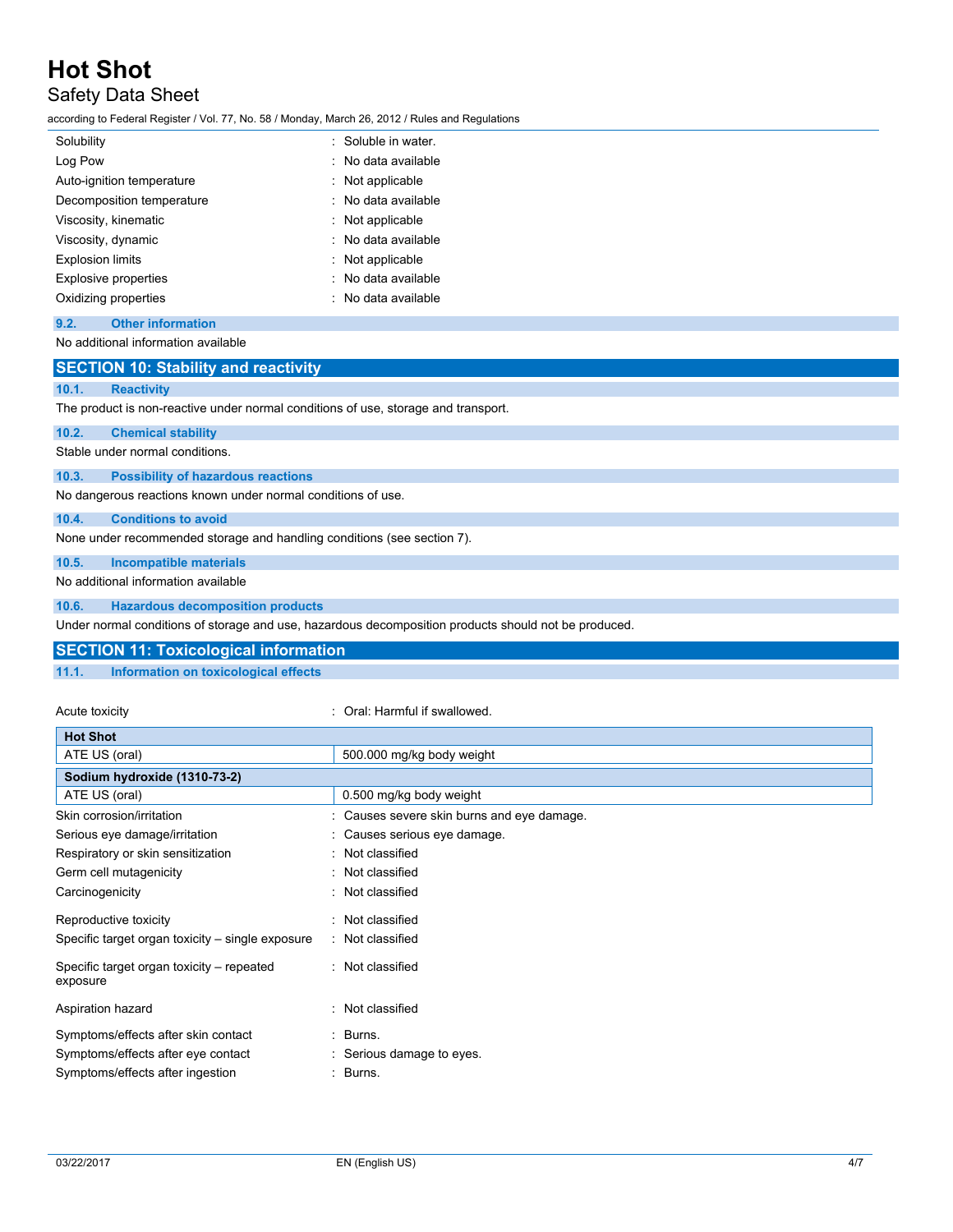# Safety Data Sheet

according to Federal Register / Vol. 77, No. 58 / Monday, March 26, 2012 / Rules and Regulations

| <b>SECTION 12: Ecological information</b>                 |                                                                                                   |  |
|-----------------------------------------------------------|---------------------------------------------------------------------------------------------------|--|
| 12.1.<br><b>Toxicity</b>                                  |                                                                                                   |  |
| Ecology - general                                         | : Before neutralisation, the product may represent a danger to aquatic organisms.                 |  |
| Sodium hydroxide (1310-73-2)                              |                                                                                                   |  |
| LC50 fish 1                                               | 45.4 mg/l (LC50; Other; 96 h; Salmo gairdneri; Static system; Fresh water; Experimental<br>value) |  |
| 12.2.<br><b>Persistence and degradability</b>             |                                                                                                   |  |
| Sodium hydroxide (1310-73-2)                              |                                                                                                   |  |
| Persistence and degradability                             | Biodegradability: not applicable. No (test)data on mobility of the substance available.           |  |
| Biochemical oxygen demand (BOD)                           | Not applicable                                                                                    |  |
| Chemical oxygen demand (COD)                              | Not applicable                                                                                    |  |
| <b>ThOD</b>                                               | Not applicable                                                                                    |  |
| 12.3.<br><b>Bioaccumulative potential</b>                 |                                                                                                   |  |
| Sodium hydroxide (1310-73-2)                              |                                                                                                   |  |
| Bioaccumulative potential                                 | No bioaccumulation data available.                                                                |  |
| 12.4.<br><b>Mobility in soil</b>                          |                                                                                                   |  |
| No additional information available                       |                                                                                                   |  |
| 12.5.<br><b>Other adverse effects</b>                     |                                                                                                   |  |
| Effect on the global warming                              | : No known effects from this product.                                                             |  |
| <b>GWPmix comment</b>                                     | : No known effects from this product.                                                             |  |
|                                                           |                                                                                                   |  |
|                                                           |                                                                                                   |  |
| <b>SECTION 13: Disposal considerations</b>                |                                                                                                   |  |
| 13.1.<br><b>Disposal methods</b>                          |                                                                                                   |  |
| Waste treatment methods                                   | : Dispose of contents/container in accordance with licensed collector's sorting instructions.     |  |
| <b>SECTION 14: Transport information</b>                  |                                                                                                   |  |
| <b>Department of Transportation (DOT)</b>                 |                                                                                                   |  |
| In accordance with DOT                                    |                                                                                                   |  |
| Transport document description                            | : UN1759 Corrosive solids, n.o.s. (Sodium Hydroxide), 8, III                                      |  |
|                                                           |                                                                                                   |  |
| UN-No.(DOT)                                               | : UN1759                                                                                          |  |
| Proper Shipping Name (DOT)                                | Corrosive solids, n.o.s.                                                                          |  |
| Class (DOT)                                               | Sodium Hydroxide<br>: 8 - Class 8 - Corrosive material 49 CFR 173.136                             |  |
|                                                           | : III - Minor Danger                                                                              |  |
| Packing group (DOT)<br>Hazard labels (DOT)                | : 8 - Corrosive                                                                                   |  |
|                                                           | <b>CORROSIVE</b>                                                                                  |  |
|                                                           |                                                                                                   |  |
| DOT Packaging Non Bulk (49 CFR 173.xxx)                   | : 213<br>: 240                                                                                    |  |
| DOT Packaging Bulk (49 CFR 173.xxx)<br><b>DOT Symbols</b> | : G - Identifies PSN requiring a technical name                                                   |  |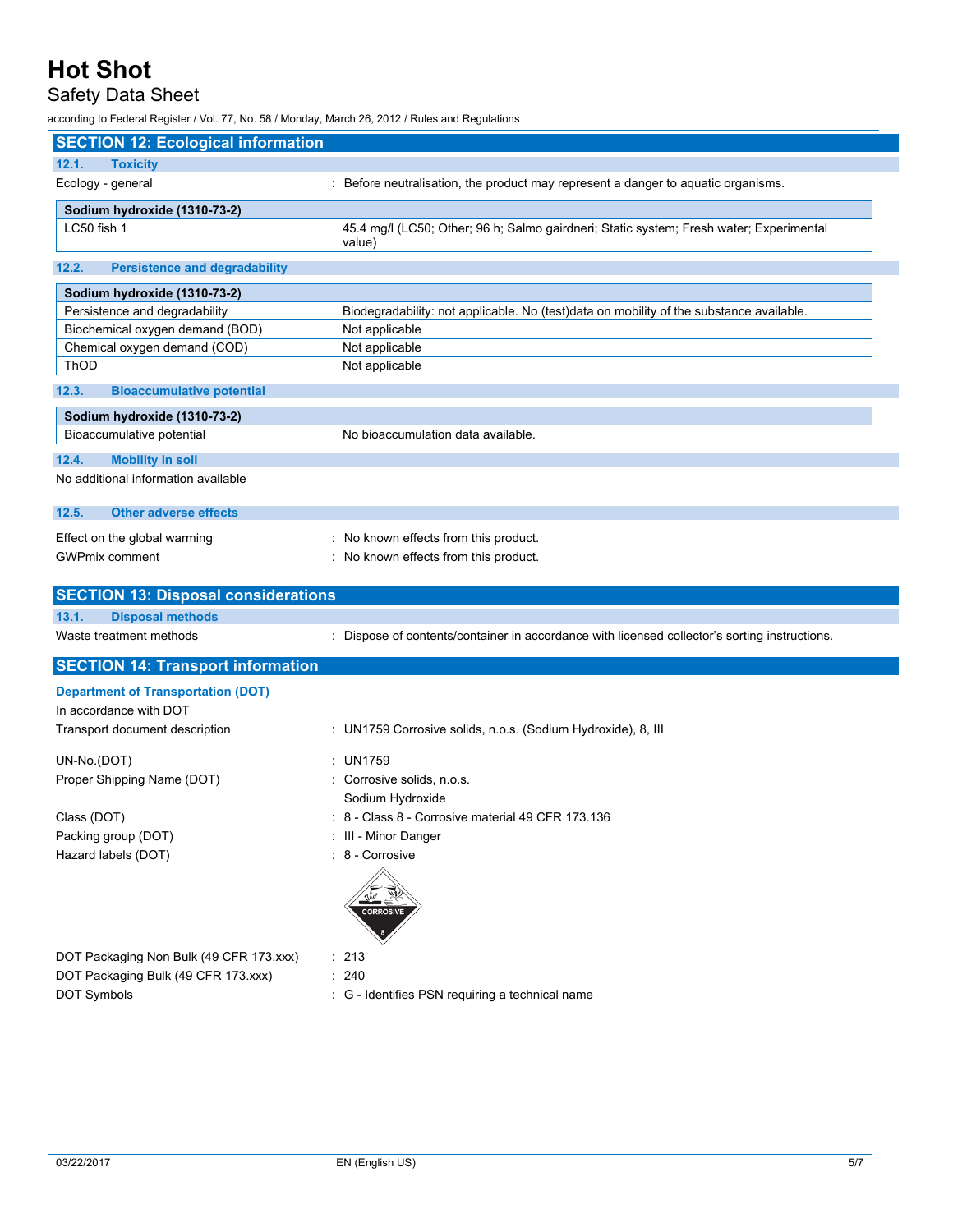Safety Data Sheet

according to Federal Register / Vol. 77, No. 58 / Monday, March 26, 2012 / Rules and Regulations

| DOT Special Provisions (49 CFR 172.102)                                                                                                                 | : 128 - Regardless of the provisions of $\S172.101(c)(12)$ , aluminum smelting by-products and<br>aluminum remelting by-products described under this entry, meeting the definition of Class 8,<br>Packing Group II and III may be classed as a Division 4.3 material and transported under this<br>entry. The presence of a Class 8 hazard must be communicated as required by this Part for<br>subsidiary hazards<br>IB8 - Authorized IBCs: Metal (11A, 11B, 11N, 21A, 21B, 21N, 31A, 31B and 31N); Rigid<br>plastics (11H1, 11H2, 21H1, 21H2, 31H1 and 31H2); Composite (11HZ1, 11HZ2, 21HZ1,<br>21HZ2, 31HZ1 and 31HZ2); Fiberboard (11G); Wooden (11C, 11D and 11F); Flexible (13H1,<br>13H2, 13H3, 13H4, 13H5, 13L1, 13L2, 13L3, 13L4, 13M1 or 13M2).<br>IP3 - Flexible IBCs must be sift-proof and water-resistant or must be fitted with a sift-proof and<br>water-resistant liner.<br>T1 - 1.5 178.274(d)(2) Normal 178.275(d)(2)<br>TP33 - The portable tank instruction assigned for this substance applies for granular and<br>powdered solids and for solids which are filled and discharged at temperatures above their<br>melting point which are cooled and transported as a solid mass. Solid substances transported<br>or offered for transport above their melting point are authorized for transportation in portable<br>tanks conforming to the provisions of portable tank instruction T4 for solid substances of<br>packing group III or T7 for solid substances of packing group II, unless a tank with more<br>stringent requirements for minimum shell thickness, maximum allowable working pressure,<br>pressure-relief devices or bottom outlets are assigned in which case the more stringent tank<br>instruction and special provisions shall apply. Filling limits must be in accordance with portable<br>tank special provision TP3. Solids meeting the definition of an elevated temperature material<br>must be transported in accordance with the applicable requirements of this subchapter. |
|---------------------------------------------------------------------------------------------------------------------------------------------------------|----------------------------------------------------------------------------------------------------------------------------------------------------------------------------------------------------------------------------------------------------------------------------------------------------------------------------------------------------------------------------------------------------------------------------------------------------------------------------------------------------------------------------------------------------------------------------------------------------------------------------------------------------------------------------------------------------------------------------------------------------------------------------------------------------------------------------------------------------------------------------------------------------------------------------------------------------------------------------------------------------------------------------------------------------------------------------------------------------------------------------------------------------------------------------------------------------------------------------------------------------------------------------------------------------------------------------------------------------------------------------------------------------------------------------------------------------------------------------------------------------------------------------------------------------------------------------------------------------------------------------------------------------------------------------------------------------------------------------------------------------------------------------------------------------------------------------------------------------------------------------------------------------------------------------------------------------------------------------------------------------------------------------------|
| DOT Packaging Exceptions (49 CFR 173.xxx)<br>DOT Quantity Limitations Passenger aircraft/rail : 25 kg<br>(49 CFR 173.27)                                | : 154                                                                                                                                                                                                                                                                                                                                                                                                                                                                                                                                                                                                                                                                                                                                                                                                                                                                                                                                                                                                                                                                                                                                                                                                                                                                                                                                                                                                                                                                                                                                                                                                                                                                                                                                                                                                                                                                                                                                                                                                                            |
| DOT Quantity Limitations Cargo aircraft only (49 : 100 kg)<br>CFR 175.75)                                                                               |                                                                                                                                                                                                                                                                                                                                                                                                                                                                                                                                                                                                                                                                                                                                                                                                                                                                                                                                                                                                                                                                                                                                                                                                                                                                                                                                                                                                                                                                                                                                                                                                                                                                                                                                                                                                                                                                                                                                                                                                                                  |
| DOT Vessel Stowage Location                                                                                                                             | : A - The material may be stowed "on deck" or "under deck" on a cargo vessel and on a<br>passenger vessel.                                                                                                                                                                                                                                                                                                                                                                                                                                                                                                                                                                                                                                                                                                                                                                                                                                                                                                                                                                                                                                                                                                                                                                                                                                                                                                                                                                                                                                                                                                                                                                                                                                                                                                                                                                                                                                                                                                                       |
| Emergency Response Guide (ERG) Number                                                                                                                   | : 154                                                                                                                                                                                                                                                                                                                                                                                                                                                                                                                                                                                                                                                                                                                                                                                                                                                                                                                                                                                                                                                                                                                                                                                                                                                                                                                                                                                                                                                                                                                                                                                                                                                                                                                                                                                                                                                                                                                                                                                                                            |
| Other information                                                                                                                                       | : No supplementary information available.                                                                                                                                                                                                                                                                                                                                                                                                                                                                                                                                                                                                                                                                                                                                                                                                                                                                                                                                                                                                                                                                                                                                                                                                                                                                                                                                                                                                                                                                                                                                                                                                                                                                                                                                                                                                                                                                                                                                                                                        |
| <b>Transportation of Dangerous Goods</b><br>Not applicable                                                                                              |                                                                                                                                                                                                                                                                                                                                                                                                                                                                                                                                                                                                                                                                                                                                                                                                                                                                                                                                                                                                                                                                                                                                                                                                                                                                                                                                                                                                                                                                                                                                                                                                                                                                                                                                                                                                                                                                                                                                                                                                                                  |
| <b>Transport by sea</b><br>Not regulated                                                                                                                |                                                                                                                                                                                                                                                                                                                                                                                                                                                                                                                                                                                                                                                                                                                                                                                                                                                                                                                                                                                                                                                                                                                                                                                                                                                                                                                                                                                                                                                                                                                                                                                                                                                                                                                                                                                                                                                                                                                                                                                                                                  |
| Air transport<br>Not regulated                                                                                                                          |                                                                                                                                                                                                                                                                                                                                                                                                                                                                                                                                                                                                                                                                                                                                                                                                                                                                                                                                                                                                                                                                                                                                                                                                                                                                                                                                                                                                                                                                                                                                                                                                                                                                                                                                                                                                                                                                                                                                                                                                                                  |
| <b>SECTION 15: Regulatory information</b>                                                                                                               |                                                                                                                                                                                                                                                                                                                                                                                                                                                                                                                                                                                                                                                                                                                                                                                                                                                                                                                                                                                                                                                                                                                                                                                                                                                                                                                                                                                                                                                                                                                                                                                                                                                                                                                                                                                                                                                                                                                                                                                                                                  |
| <b>15.1. US Federal regulations</b>                                                                                                                     |                                                                                                                                                                                                                                                                                                                                                                                                                                                                                                                                                                                                                                                                                                                                                                                                                                                                                                                                                                                                                                                                                                                                                                                                                                                                                                                                                                                                                                                                                                                                                                                                                                                                                                                                                                                                                                                                                                                                                                                                                                  |
| Sodium hydroxide (1310-73-2)                                                                                                                            |                                                                                                                                                                                                                                                                                                                                                                                                                                                                                                                                                                                                                                                                                                                                                                                                                                                                                                                                                                                                                                                                                                                                                                                                                                                                                                                                                                                                                                                                                                                                                                                                                                                                                                                                                                                                                                                                                                                                                                                                                                  |
| Listed on the United States TSCA (Toxic Substances Control Act) inventory<br>Not subject to reporing requirements of the United States SARA Section 313 |                                                                                                                                                                                                                                                                                                                                                                                                                                                                                                                                                                                                                                                                                                                                                                                                                                                                                                                                                                                                                                                                                                                                                                                                                                                                                                                                                                                                                                                                                                                                                                                                                                                                                                                                                                                                                                                                                                                                                                                                                                  |
| <b>CERCLA RQ</b>                                                                                                                                        | 1000 lb                                                                                                                                                                                                                                                                                                                                                                                                                                                                                                                                                                                                                                                                                                                                                                                                                                                                                                                                                                                                                                                                                                                                                                                                                                                                                                                                                                                                                                                                                                                                                                                                                                                                                                                                                                                                                                                                                                                                                                                                                          |
|                                                                                                                                                         |                                                                                                                                                                                                                                                                                                                                                                                                                                                                                                                                                                                                                                                                                                                                                                                                                                                                                                                                                                                                                                                                                                                                                                                                                                                                                                                                                                                                                                                                                                                                                                                                                                                                                                                                                                                                                                                                                                                                                                                                                                  |
| 15.2. International regulations<br><b>CANADA</b>                                                                                                        |                                                                                                                                                                                                                                                                                                                                                                                                                                                                                                                                                                                                                                                                                                                                                                                                                                                                                                                                                                                                                                                                                                                                                                                                                                                                                                                                                                                                                                                                                                                                                                                                                                                                                                                                                                                                                                                                                                                                                                                                                                  |
| Sodium hydroxide (1310-73-2)                                                                                                                            |                                                                                                                                                                                                                                                                                                                                                                                                                                                                                                                                                                                                                                                                                                                                                                                                                                                                                                                                                                                                                                                                                                                                                                                                                                                                                                                                                                                                                                                                                                                                                                                                                                                                                                                                                                                                                                                                                                                                                                                                                                  |
| Listed on the Canadian DSL (Domestic Substances List)                                                                                                   |                                                                                                                                                                                                                                                                                                                                                                                                                                                                                                                                                                                                                                                                                                                                                                                                                                                                                                                                                                                                                                                                                                                                                                                                                                                                                                                                                                                                                                                                                                                                                                                                                                                                                                                                                                                                                                                                                                                                                                                                                                  |
| <b>EU-Regulations</b><br>No additional information available                                                                                            |                                                                                                                                                                                                                                                                                                                                                                                                                                                                                                                                                                                                                                                                                                                                                                                                                                                                                                                                                                                                                                                                                                                                                                                                                                                                                                                                                                                                                                                                                                                                                                                                                                                                                                                                                                                                                                                                                                                                                                                                                                  |
| <b>National regulations</b><br>No additional information available                                                                                      |                                                                                                                                                                                                                                                                                                                                                                                                                                                                                                                                                                                                                                                                                                                                                                                                                                                                                                                                                                                                                                                                                                                                                                                                                                                                                                                                                                                                                                                                                                                                                                                                                                                                                                                                                                                                                                                                                                                                                                                                                                  |

**15.3. US State regulations**